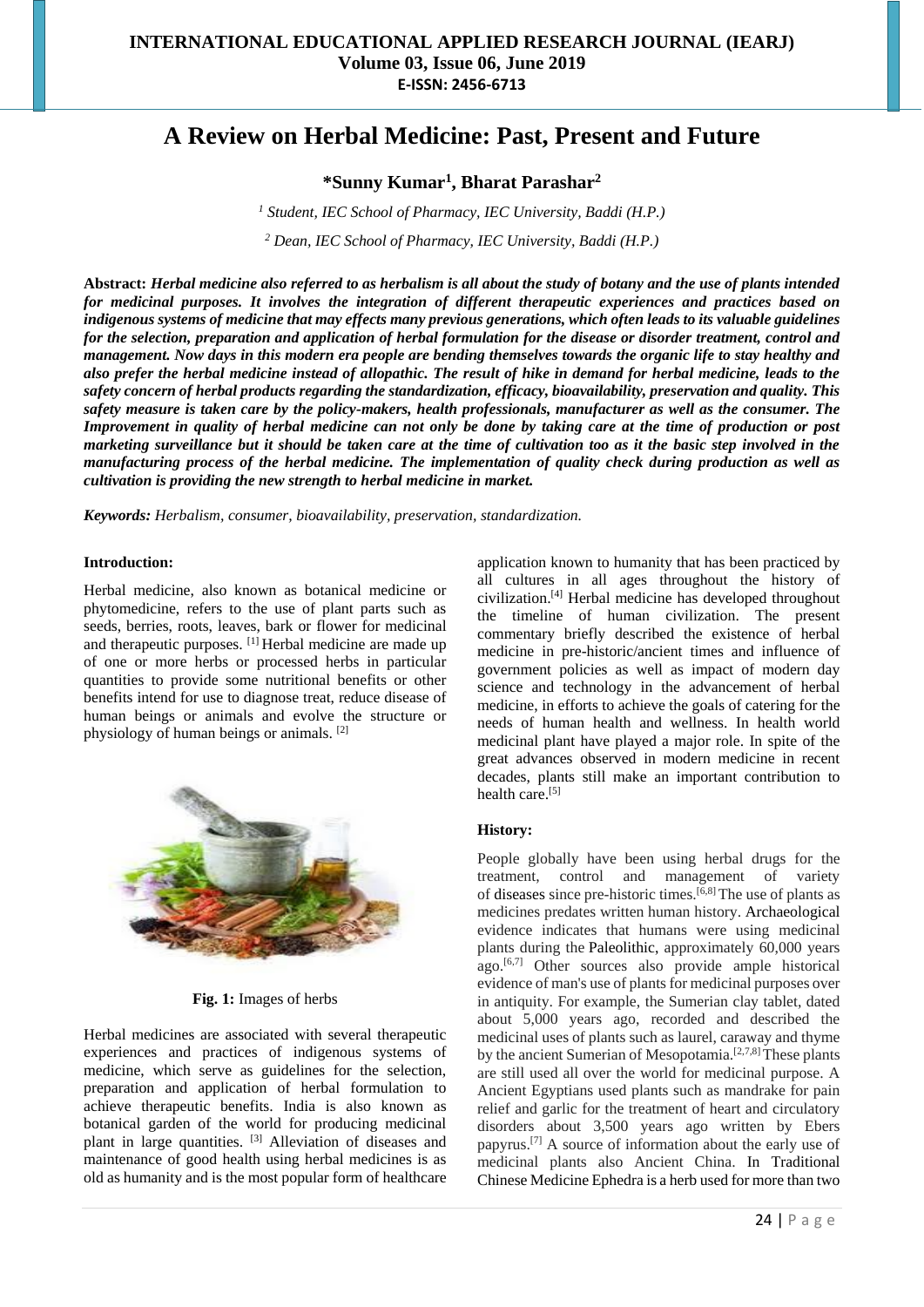thousand years to cure asthma and other respiratory problems. The active ingredient in ephedra is Ephedrine, is used in the commercial pharmaceuticals preparations for the treatment of asthma symptoms and other respiratory problems. [9] It helps the patient to breathe more easily.

In India, herbal medicine has used many herbs such as turmeric possibly as early as 4,000 BC. the Rig-Veda, a collection of Hindu sacred verses, carry most characteristic of Vedic science such as yoga, meditation, mantra and Ayurveda, which are yet widely practiced until now. [10]

### **Ancient western world traditional medicine systems:**

In the ancient western world, the development of western medicine is believed to have been influenced by the writing of Greek philosophers, in particular, Hippocrates (460-377 BC) (Hippocrates also known as Father of Medicines) and Aristotle (384-322 BC), and the works of Dioscorides, who compiled information on more than 600 plant species with medicinal value in his famous book 'De Materia Medica'. This book, which was written in the first century AD, remained the standard reference in most of Europe for more than 1,500 years. [7,11] Herbal medicine played major role in health care management during the Renaissance  $(476-1500$  AD) and the middle Ages.<sup>[12]</sup> in Ancient time the information about herbal remedies were preserved in community house or monasteries in countries such as England, Ireland and Germany where as in country like India the information were provided by person named as Vaidya.[5] In the meanwhile, Arabs expand the use of their own herbal resources together with those of the Chinese and Indian, which was known to the Greco-Roman world<sup>[8]</sup> European settlers brought the herbal tradition in The United States combine with those receive from native Americans, such time as the early 1900s when growth of the pharmaceutical industries, combine with the development in analytical techniques as well as increased knowledge of synthetic chemistry, led to a decline of herbal medicine practices in the in the developed world. [5]

# **Herbal medicine during the 19th and 20th centuries:**

Before 19th century, plant medicines were administered in their crude form as infusions (herbal teas), tinctures (alcoholic extracts), decoctions (boiled extracts of roots or stem bark), and syrup or applied externally as ointments (poultices, balms and essential oils) and herbal baths. [3] After the 19<sup>th</sup> century, scientists started the method which involves the isolation, purification and identification of bioactive principles from medicinal plants. All this lead to the discovery of some of the most important drugs that are still widely used in modern medicine  $[14,15]$  For example quinine isolated from Cinchona plant species is an effective antimalarial drug, Morphine extracted from opium poppy (Papaver somniferous) is a powerful pain reliever.  $^{177}$ 

In the early twentieth century herbal medicine was prime healthcare system as antibiotics or analgesic were not available. herbal medicine gradually lost its popularity among people by increasing use of allopathic system of

medicine, and it was based on the rapid or instant therapeutic action of synthetic drugs. Almost a century has passed and it has witnessed limitation of allopathic system of medicine. In this era the herbal medicine has achieved a tremendous momentum and it is evident from the fact that certain herbal remedies are more effective in comparison to synthetic drugs. [17]

# **Present Status of Herbal Medicine:**

The herbal medicines or phytomedicines continue to expand rapidly throughout the world. Many people are now resorting to herbal products for the treatment of various health challenges in different national health-care settings. Last decades witnessed a surge in public interest towards natural therapies both in the developed and developing countries.  $^{[18]}$  The sections of the population that still rely on traditional practitioners and herbal medicines for their primary care in developing countries like, Africa up to 90% and India up to 70% of the population. In China, traditional medicine accounts around 40% of overall health care delivered, and more than 90% of general hospitals in China have units for traditional medicine. [19-21]

At present, herbs are applied for the treatment of chronic and acute disease and various ailments and problems such as cardiovascular disease, prostate problems, depression, and inflammation and to boost the immune system, to name but a few. In Africa, the Africa flower (traditional herbal medicine) has been used for decades to treat wasting symptoms associated with HIV. <sup>[22,23]</sup> Now. it is believed that nature contributes about 90% to the new drug molecule. Some of the most effective drug provided by nature are dactinomycin, bleomycin, and doxorubicin, vinblastine, irinotecan, topotecan, etoposide, and paclitaxel (anticancer), mefloquine chloroquine, amodiaquine artemisinin, dihydroartemisinin, artemether, and arteether (antimalarial), metformin and eventually the other biguanide, harunganin, cryptolepine, and maprouneacin (antidiabetic), and calanolide A, cucrcumin, phenethyl isocyanate, and phenoxidiol (anti-HIV drugs).<sup>[24,25]</sup> India has about 25,000 effective plantbased formulations used traditionally across over 1.5 million practitioners of the traditional medicinal system.. There are 7800 medicinal drug manufacturing units in India that consumes about 2000 tons of herbs annually.  $^{[26]}$  The available data suggest that the traditional medicine has a significant market. Indian herbal market is of nearly 50 billion rupees with 14% annual growth. The worth of exported herbal product is about 1 billion rupees. The demand for medicinal plants is increasing every day, and the WHO has projected that global herbal market will grow up to \$ 5 trillion in 2050 from the current level that is of\$ 62 billion. More than 70% of the global diversity are produced by India and China. The most effective global herbal export market includes EU, USA, Canada, Australia, Singapore, and Japan, while Brazil, Argentina, Mexico, China, and Indonesia are new emerging herbal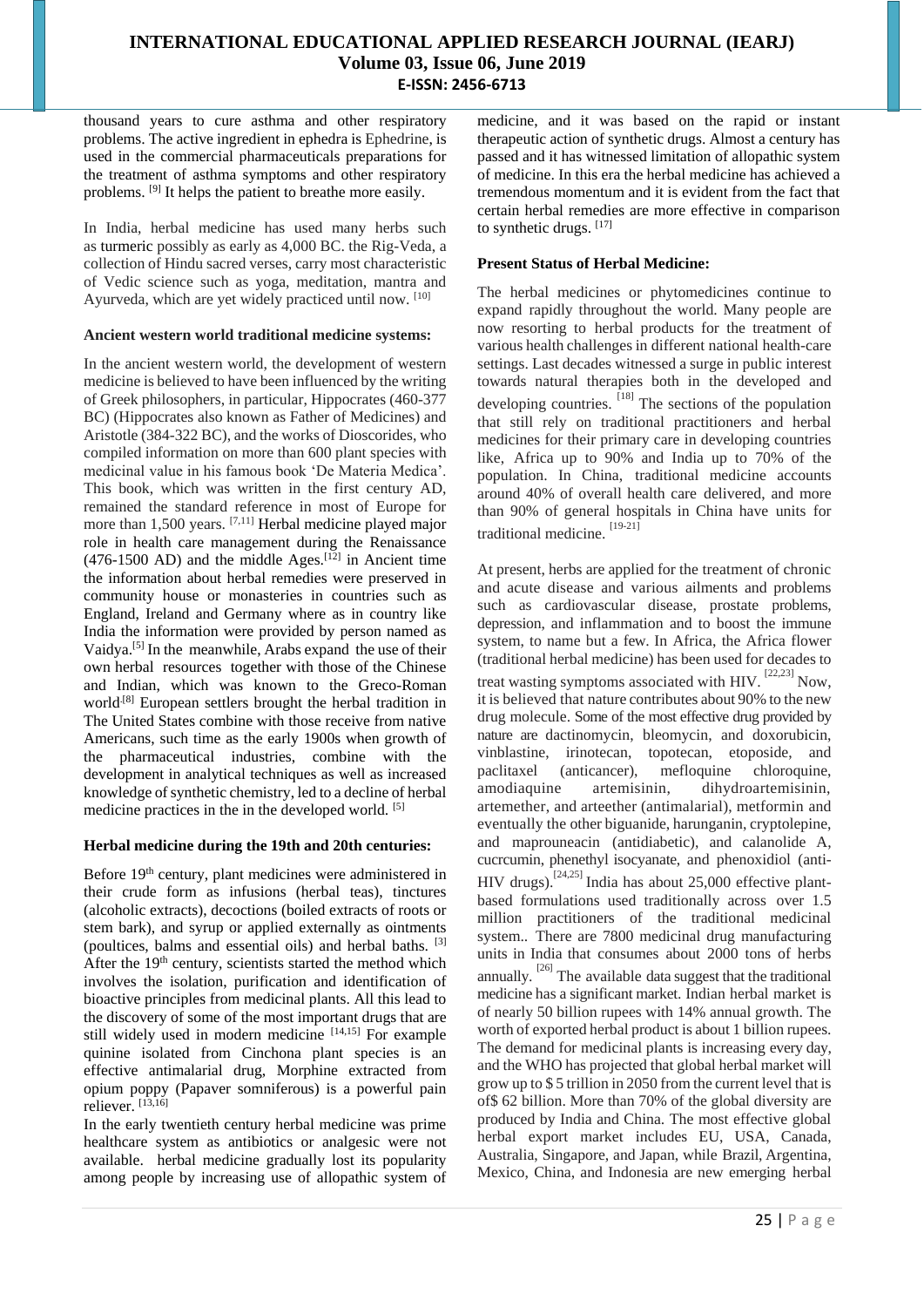market. [27]

#### **Ongoing issue of Herbal Medicine:**

Whereas the direct use of plant extracts in advance countries continued to decline in the late 19th and early 20th centuries, medicinal plants still play major role in health care system of many parts of the world. [28] Although, the use of herbal supplements has increased rapidly over the past 30 years and most commonly used medicinal plants in the United States have been reviewed. <sup>[29]</sup> According to World Health Organization (WHO)<sup>[30]</sup> about 60% of the world's population rely on traditional medicine and 80% of the population in advance countries depends almost completely on traditional medicine practices and herbal medicines for their initial health care desire.[31,32] Moreover, at the starting of the 21st century, the worldwide annual market for herbal medicinal products approached US\$ 60 billion  $[29]$  and the long tradition of herbal medicine continues to the present day in China, Indian and many countries in Africa and South America  $[7,28,31,32,33]$  In marketplaces of some countries, in the village medicinal herbs are sold alongside vegetables and other goods. Practitioners of herb medicines in developed countries usually undergo a difficult and extended training to learn the names, uses, and preparation of native plant. [34-36]

#### **Recent Advances in Herbal Medicine:**

#### **1. Effect of various extracts of Tectona Grandisilinn bark on Mast cell degranulation:**

Tectona Grandis Linn (Verbenaceae) is an important medical plant commonly known as Sagwan. The bark of this plant is useful in the treatment of Bronchitis [37,38]

Aim of the present study is to validate traditional asthmatic action of the bark

#### **2. Antimicrobial activity of Hydro-Alcoholic extracts of Lens cullinaris seeds:**

Traditionally medicinal plant has been used for many years as topical and internal preparation in the treatment of fungal and systemic synthetic drugs available in the market but they possess adverse effect like Itching, redness, skin peeling, diarrhea etc. [39,40]

Thus researches recently pursue their quest to identify new plant with antimicrobial properties. In this continuation the Lens cullinaris seeds were evaluated for the antimicrobial activity.

## **3. Anti-hyperglycaemic activity of ethanolic extract of Swertia chirayata and Trigonella Foenum Gracum:**

The main aim of the work was to focus on the Antihyperglycaemic activity of swertia chirayata leaves and Trigonella Foenum Gracum seeds. These two plant are widely used to cure diabetes. The present study was to evaluate these plants for its Antihyperglycaemic activity in normal and alloxan induced diabetes rates at the dose level 20mg/kg. [40-42]

#### **Conventional medicine agenda for developing Nations:**

In order to achieve "health for all", an effective health agenda must ensure that Western medicine is complemented with traditional medicine. $[31,43]$ Accordingly, African Head of States declared the first ten years of the millennium (2001-2010) as the 'Decade of Traditional Medicine in Africa' that is commemorated on 31st August of every year. [30,44] This was renewed for the period 2011-2020 and the recent adoption of the Traditional Health Practitioner's Bill by the South African legislature and commemoration of African Traditional Medicine day in Cameroon are testimonies to the fact that African governments are committed to ensuring the integration of traditional medicine into African health care systems. [33,45] For instance, the WHO in collaboration with the Cameroonian government has put in place a strategic platform for the practice and development of traditional medicine in Cameroon, with a view to harmonizing the traditional medicine practice through the creation of synergy between traditional and modern medicine practices and institutionalization of more harmonized integrated traditional medicine practices by the year 2012. [33] An effort to create a sustainable teamwork between traditional and modern medicine practices, the WHO is now busy in the establishment of definitive guidelines for scientific methodology of clinical research and the reappraisal of effectiveness of herbal medicine. Few years ago, the Nigerian Government introduce a national committee on traditional medicine with the expressed desire to raise Nigeria's market share of traditional medicine. [46] These efforts are further complimented by huge investments in medicinal plant research in China, India, Nigeria, and the United States by the WHO  $^{[35]}$  as well as renewed interest in prospecting for medicinal plants by multinational pharmaceutical companies.

In the developed countries, it has been reported that sufferers of chronic diseases are turning to herbal remedies as alternative to modern synthetic drugs. [47] This renewed interest in the use of herbal medicine is believed to be motivated by several factors including:

**Unsubstantiated concerns to side effects of modern drugs:** Although synthetic drugs exhibit quicker efficacy, there are at present, unsubstantiated opinion of higher incidents of adverse reactions following the use modern drugs when compared with herbal remedies. [48-52]

**Comprehensibility and availability of herbal medicament:** Herbal medicaments are readily available and accessible for both practitioners and especially patients in remote rural areas.  $[47]$ 

**High cost of synthetic drugs:** Medicinal plants used for remedies are comparatively less expensive when compared with orthodox/synthetic drugs. [31]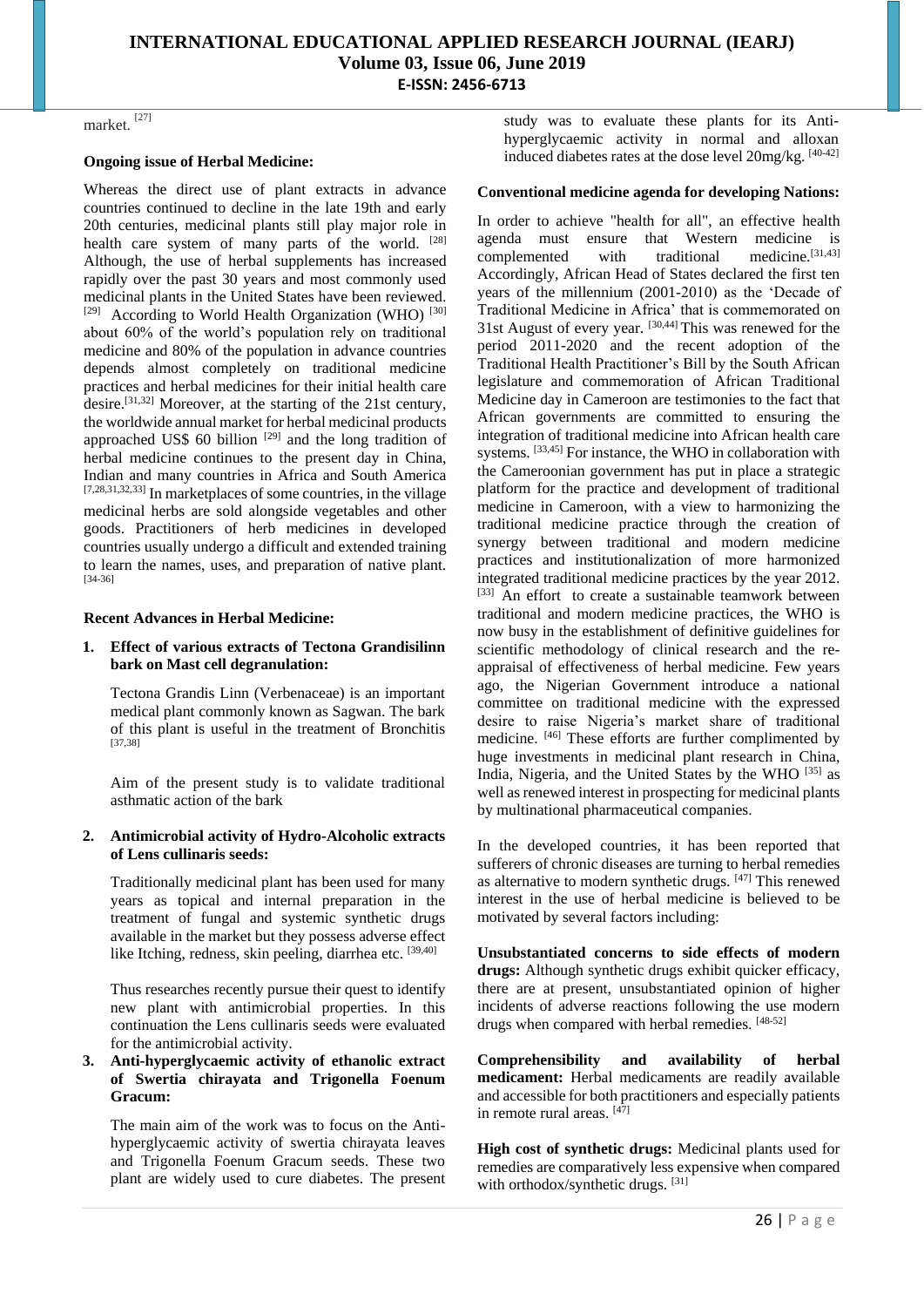Social factors: From a social perspective, traditional medicine has always been considered as an efficient and acceptable option even when modern health facilities are available. As a result of recent advances in biochemistry, immunology, medical botany and pharmacognosy, research findings have established the descriptive capacity, effectiveness and rationality of herbal medicines.

## **Efforts on herbal medicine research:**

The uses of medicines and dietary supplements derived from plants have increase in recent years. Pharmacologist, microbiologist, biochemist, botanist and natural product chemists are now investigating medicinal plants for phytochemicals and lead compounds that could be developed and use for the treatment of several diseases. [53,54] As exemplified by the plethora of publications of scientific research papers in many reputable journals. Most of these research exercises cover the areas of bio-analytical methodology, isolation, purification and characterization of the bioactive principles of medicinal plants. Furthermore, research efforts in herbal medicine are now focused on the identification of phytochemicals and elucidation of their molecular structures, and more recently, establishing their mechanism of action and potential toxicological properties. For instance, Tanaka et al., [55] employed spectroscopic data to identify five phytosterols, namely, lophenol, 24-methyllophenol, 24 ethyllophenol, cycloartanol, and 24-methylene cycloartanol as the major anti-hyperglycemic phytochemicals in Aloe Vera gel using Type II diabetic BKS.Cg-m  $(+/+)$  Lepr(db/J) (db/db) mice.

Based on the result of herbal medicine research over the years, the 21st century has seen a standard shift towards therapeutic standardization of herbal medicines, of which their efficacies have been supported and confirmed by clinical trials. [46] A potentially far-reaching observation in terms of the safety concerns of consuming certain herbal medicine has been also evaluated and documented using in vitro and in vivo methods. [50,57]

## **Challenges concerned with Safety and Efficacy of Herbal Medicine:**

Safety concern have been reviewed by the worldwide phytomedicine markets along with their control and regulatory measure over manufacture also corporating with distribution and sale of herbal.<sup>[1,50]</sup> That leads to increasing demand for herbal healthcare products and application of traditional medicine, also referred to as complementary and alternative medicine systems, in both advancing and advanced countries, there are serious concerns about the safety, standardization, efficacy, quality, availability and preservation of herbal products by policy-makers, health professionals and the general public. The problems associated with regulation, standardization and quality assurance in the manufacture of herbal medicines are prevalent both in developed and developing countries of the world. [2,58,59]

## **Challenges Associated to Quality Control of Herbal Medicines:**

The quality of the raw materials used in the production of herbal medicines determines to a large extent the safety and efficacy. The quality of source or raw materials is dependent not only on intrinsic (genetic) factors but also on extrinsic factors such as environmental conditions, good agricultural, and good collection practices for medicinal plants, including plant selection and cultivation. It is the combination of many factors that make it difficult to perform quality controls on the raw materials of herbal medicines. <sup>[60]</sup> According to good manufacturing practice (GMP), correct identification of species of medicinal plants, special storage, and special cleaning methods for various materials is important requirements for the quality control of starting materials. The major challenges are in the quality control of finished herbal medicinal products, especially mixture herbal products. [61] Hence, the general requirements and methods for quality control of finished herbal products remain much more complex than for other pharmaceuticals. To ensure safety and efficacy of herbal medicines, the WHO continues to endorse the institution of quality assurance and control measures such as National Quality Specification and standards for herbal materials, GMP, labeling, and licensing schemes for manufacturing.

# **Future Prospects:**

Future is in the phase of increasing demand and fastgrowing market of herbal medicines and other herbal healthcare products, in both developing and developed countries of the world.  $\left[62-71\right]$ 

# **Conclusion:**

In this scenario, the global acceptance and also use of herbal medicines and related products continue to assume an exponentialincrease. Issues relating to adverse reactions in recent times are also becoming more vivid, increasing in prevalence, and no longer debatable because of the previous misconception of categorizing herbal medicinal products as "safe" as they are derived from "natural" source. Hence, the regulatory policies on herbal medicines must be standardized and strengthened on a global scale. It is now laid in the shoulders of the regulatory bodies to monitor controlled and quality flow of herbal products and to facilitate their development to clinical trial stages.

# **Reference**

- 1. Bent S (Herbal medicine in the United States: review of efficacy, safety, and regulation: grand rounds at University of California, San Francisco Medical Center). J Gen Intern Med .2008; 23: 854-859.
- 2. Falodun A (Herbal medicine in Africa-distribution, standardization and prospects) Res J Phytochem. 2010; 4: 154-161.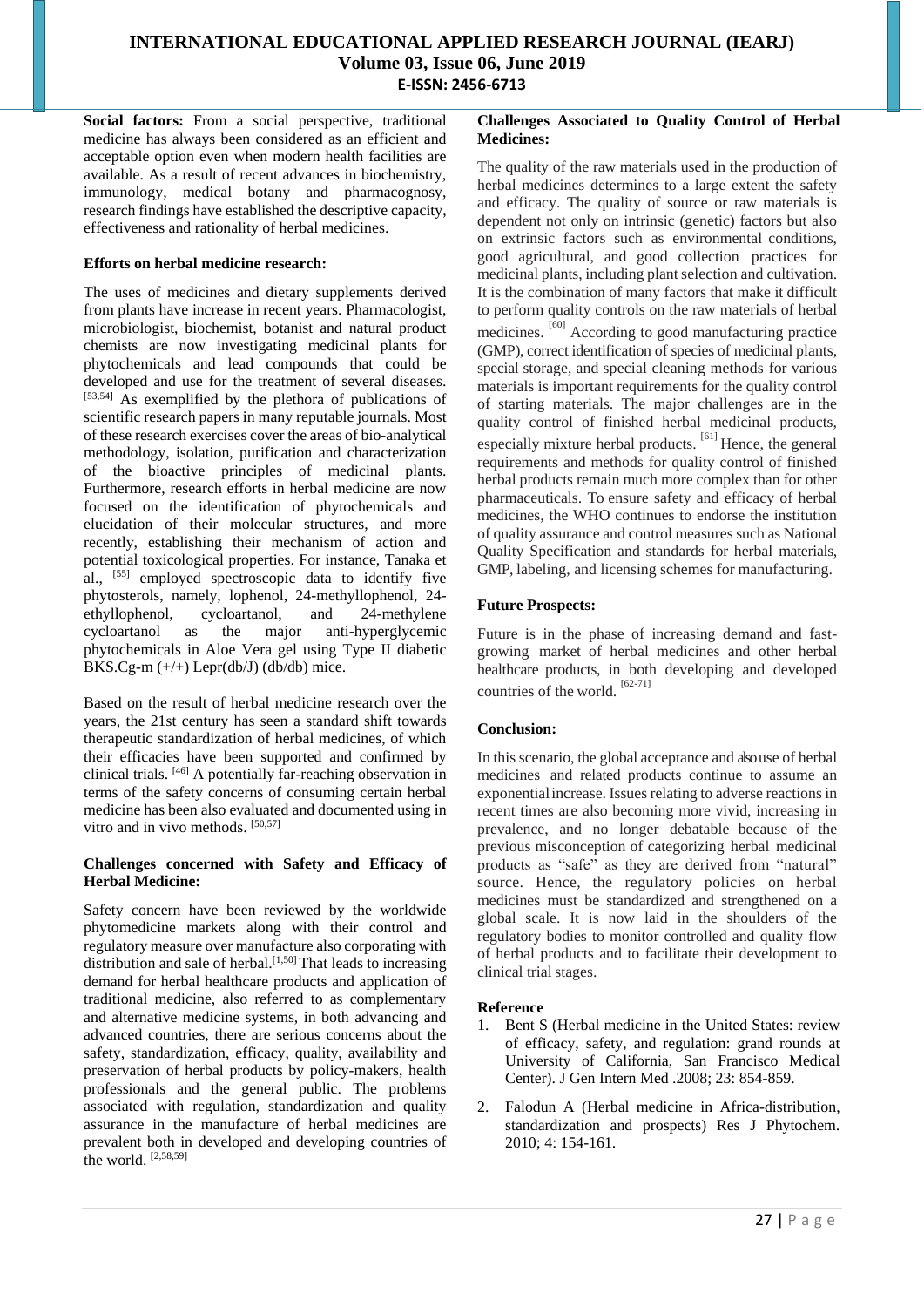- 3. Ahmadullah, M. Nayar, M. P. Red data book of Indian Plants (Peninsular India): Botanical survey of India. Calcutta, (1999).
- 4. Barnes J, Anderson LA, Phillipson JD (Herbal medicine). 2007; 3rd Edition, Pharmaceutical Press, London. pp 1-23.
- 5. Kinghorn A.D. (The role of pharmacognosy in modern medicine), Expert Opin. Pharmacother. 2002, 3(2) 77- 79.
- 6. Griggs B Green pharmacy: A history of herbal medicine. J Morman & Hobhouse Ltd. London.1981.
- 7. Kong JM, Goh NK, Chia LS, Chia TF (Recent advances in traditional plant drugs and orchids). Acta Pharmacol Sin 2003; 24: 7-21.
- 8. Philipeon JD (Phytochemistry and medicinal plants). Phytother 2003; 56: 237-243.
- 9. Sumner, Judith (The Natural History of Medicinal Plants). Timber Press.2000; p. 17. *[ISBN](https://en.wikipedia.org/wiki/International_Standard_Book_Number) [978-0-88192-](https://en.wikipedia.org/wiki/Special:BookSources/978-0-88192-483-1) [483-1.](https://en.wikipedia.org/wiki/Special:BookSources/978-0-88192-483-1)*
- 10. Grover JK, Yadav S, Vats V (Medicinal plants of India with antidiabetic potential). J Ethnopharmacol 2002; 81: 81-100.
- 11. Goldman P1 (Herbal medicines today and the roots of modern pharmacology). Ann Intern Med 2001; 135: 594-600.
- 12. Brater DC, Daly WJ (Clinical pharmacology in the Middle Ages: principles that presage the 21st century). Clin Pharmacol Ther 2000; 67: 447-450.
- 13. Gurib-Fakim A (Medicinal plants: traditions of yesterday and drugs of tomorrow). Mol Aspects Med 2006; 27: 1-93.
- 14. Newman DJ, Cragg GM, Snader KM (Natural products as sources of new drugs over the period 1981- 2002). J Nat Prod 2003; 66: 1022-1037.
- 15. Gupta R, Gabrielsen B, Ferguson SM (Nature's medicines: traditional knowledge and intellectual property management). Case studies from the National Institutes of Health (NIH), USA. Curr Drug Discov Technol 2005; 2: 203-219.
- 16. Lesney MS (Nature's pharmaceuticals: Natural products from plants remain at the core of modern medicinal chemistry). TCAW 2004; 13: 26-31.
- 17. Bhardwaj S., Verma R, Gupta J., (Challenges and future prospect of Herbal Medicine), International Reesearch in Medical and Health Sciences, 2018; 1(1):12-15.
- 18. Mukherjee PW. (Quality Control of Herbal Drugs: An Approach to Evaluation of Botanicals). New Delhi, India: Business Horizons Publishers; 2002.
- 19. Ernst E, Schmidt K, Wider B. C (AM research in

Britain: The last 10 years). Complement Ther Clin Pract 2005; 11:17-20.

- 20. Barnes PM, Bloom B, Nahin RL. (Complementary and alternative medicine use among adults and children: United States), 2007. Natl Health Stat Report 2008; 12:1-23.
- 21. Verma S, Singh SP, (Current and future status of herbal medicines). Vet World 2008; 1:347-50.
- 22. Moshi MJ. (Current and future prospects of integrating traditional and alternative medicine in the management of diseases in Tanzania). Tanzan Health Res Bull 2005; 7:159-67.
- 23. Russo M, Spagnuolo C, Tedesco I, Russo GL. (Phytochemicals in cancer prevention and therapy: Truth or dare?) Toxins (Basel) 2010; 2:517-51.
- 24. Kokate CK, Purohit AP and Gokhale SB. (Pharmacognosy). 49th ed. Pune: Nirali Prakashan; 2014.
- 25. Bhattacharya R, Reddy KR, Mishra AK. (Export strategy of ayurvedic products from India). Int J Ayurvedic Med 2014; 5:125-8.
- 26. Bandaranayake WM. (Quality control, screening, toxicity, and regulation of herbal drugs). In: Ahmad I, Aqil F, Owais M, editors. Modern Phytomedicine Turning Medicinal Plants into Drugs. Weinheim: Wiley-VCH GmbH and Co. KGaA; 2006. p. 25-57.
- 27. World Health Organization. National Policy on Traditional Medicine and Regulation of Herbal Medicines. Report of a World Health Organization Global Survey. Geneva, Switzerland: World Health Organization; 2005.
- 28. Tapsell LC, Hemphill I, Cobiac L, Patch CS, Sullivan DR, et al. (Health benefits of herbs and spices: the past, the present, the future). Med J Aust 2006; 185: S4-24.
- 29. http://umm.edu/health/medical/altmed/treatment/herb al-medicine [accessed on 25 February 2015].
- 30. WHO (Legal status of traditional medicines and complimentary/ alternative medicine: worldwide review).2001; WHO Publications pp.10-14.
- 31. Abdel-Azim NS, Shams KA, Shahat AAA, El-Missiry MM, Ismail SI et al. (Egyptian herbal drug industry: challenges and future prospects). Res J Med Plant 2011; 5: 136-144.
- 32. Zhang BB, Moller DE (New approaches in the treatment of type 2 diabetes). Curr Opin Chem Biol 2000; 4: 461-467.
- 33. Fokunang CN, Ndikum V, Tabi OY, Jiofack RB, Ngameni B, et al. (Traditional medicine: past, present and future research and development prospects and integration in the National Health System of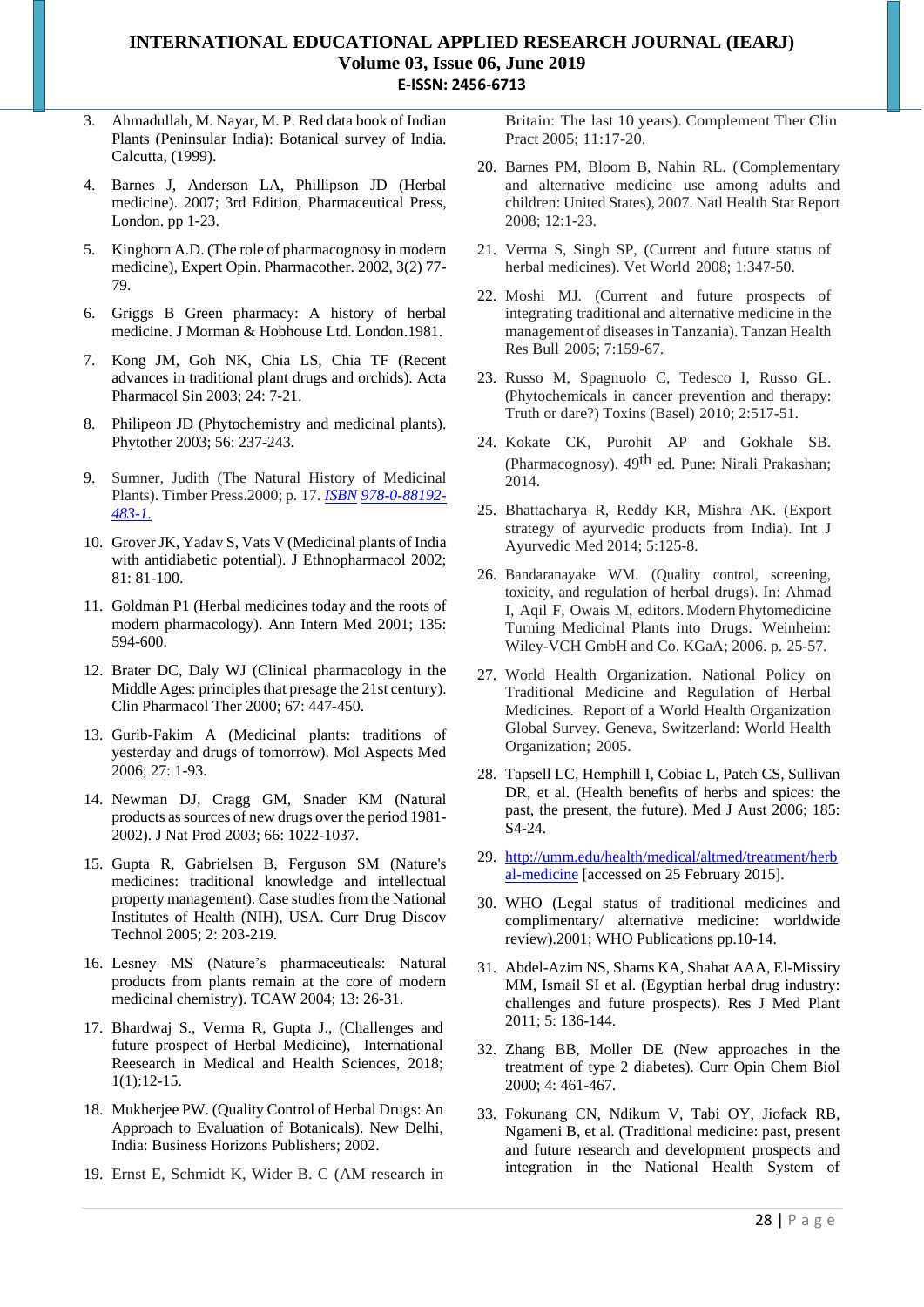Cameroon). Afr J Tradit Complement Altern Med 2011; 8: 284-295.

- 34. Chikezie PC, Ojiako OA(Herbal medicine: yesterday, Today and Tomorrrow) Altern Integr Med 2015; 4:3 <http://dx.doi.org/10.4172/2327-5162.1000195>
- 35. Tilburt JC, Kaptchuk TJ (Herbal medicine research and global health: an ethical analysis). Bull World Health Organ 2008; 86: 594-599.
- 36. Fokunang CN, Ndikum V, Tabi OY, Jiofack RB, Ngameni B, et al. (Traditional medicine: past, present and future research and development prospects and integration in the National Health System of Cameroon). Afr J Tradit Complement Altern Med 2011; 8: 284-295.
- 37. Ahmadullah, M., Nayar, M. P. Red data book of Indian Plants (Peninsular India): Botanical survey of India. Calcutta, (1999)
- 38. Bent, S, American Journal of Medicine, 116: 478-485  $(2004)$
- 39. Dubey, N.K., Kumar, R., Tripathi, P., Current Med 86: 37-41(2004).
- 40. De Smet, P. A. G. M. Aristolochia species, in Adverse Effects of Herbal Drugs, Spinger Verlag, Berlin 1, 7989 (1992).
- 41. NMPB, Centrally Assisted Schemes for Medicinal Plants, National Medicinal Plant Board, New Delhi, India. (2004).
- 42. Purohit, S. S., Vyas, S. P. Medicinal plant cultivationA scientific approach Agrobios, Jodhpur, India, 228. (2005)
- 43. WHO (2002) Traditional medicinal strategy 2002- 2005. WHO Publication pp. 1-6.
- 44. Elujoba AA, Odeleye OM, Ogunyemi CM (2005) Traditional medicine development for medicinal and dental primary care delivery system in Africa. Afr J Tradit Compl Altern Med 2: 46-61
- 45. Department of Health (2004) Traditional health practitioners' bill. Available from: http://www.doh.gov.za/docs/index.html [accessed on 25 February 2015].
- 46. Adelaja A (2006) Nigeria boosts research into traditional medicine. Available from: http://www.scidev.net/en/news/nigeria-boostsresearchinto-traditional-medicine.html [accessed on 25 February 2015].
- 47. Calixto JB (2000) Efficacy, safety, quality control, marketing and regulatory guidelines for herbal medicines (phytotherapeutic agents). Braz J Med Biol Res 33: 179-189.
- 48. Piédrola G, Novo E, Escobar F, García-Robles R (2001) White blood cell count and insulin resistance in

patients with coronary artery disease. Ann Endocrinol (Paris) 62: 7-10.

- 49. Yaryura-Tobias JA, Pinto A, Neziroglu F (2001) Anorexia nervosa, diabetes mellitus, brain atrophy, and fatty liver. Int J Eat Disord 30: 350-353.
- 50. Haq J (2004) Safety of medicinal plants. Pak J Med Res 43: 8 pages.
- 51. Gardhipuram PSK, Durairaji SK, Sorimuthu PS (Antidiabetic activity of fruits of Terminalia chebula on streptozotocin-induced diabetic rats). J Health Sci 2006; 54: 283-291.
- 52. Aronson JK (Side effects of herbal medicines). Elsevier B.V. Amsterdam, Boston, Heidelberg.2009
- 53. Jiofack T, Ayissi I (Floristic evaluation of the Upper Nyong valley in Cameroon, Technical report). Cameroon Wildlife Conserv Soc 3: 50. 2006.
- 54. Acharya D, Shrivastava A (Indigenous Herbal Medicines: Tribal Formulations and Traditional Herbal Practices). 2008; 1stedn. Aavishkar Publishers, Jaipur-India. pp. 440.
- 55. Tanaka M, Misawa E, Ito Y, Habara N, Nomaguchi K, et al. (2006) Identification of five phytosterols from Aloe vera gel as anti-diabetic compounds. Biol Pharm Bull 29: 1418-1422.
- 56. Alvari A, Mehrnaz SO, Ahmad FJ, Abdin MZ (2012) Contemporary overview on clinical trials and future prospects of hepato-protective herbal medicines. Rev Recent Clin Trials 7: 214-223.
- 57. Van de Venter M, Roux S, Bungu LC, Louw J, Crouch NR, et al. (2008) Antidiabetic screening and scoring of 11 plants traditionally used in South Africa. J Ethnopharmacol 119: 81-86.
- 58. Rotblatt MD1 (1999) Herbal medicine: a practical guide to safety and quality assurance. West J Med 171: 172-175.
- 59. Sane RT (2002) Standardization, quality control and GMP for herbal drugs. Indian Drug 39: 184-190.
- 60. Rodrigues E, Barnes J. Pharmacovigilance of herbal medicines: The potential contributions of ethnobotanical and ethnopharmacological studies. Drug Saf 2013; 36:1-2.
- 61. Farah MH, Edwards R, Lindquist M, Leon C, Shaw D. International monitoring of adverse health effects associated with herbal medicines. Pharmacoepidemiol Drug Saf 2000; 9:105-12.
- 62. Abdul G. Herbal Medicines: Present Status, Future Prospects. Available from: [http://www.pharmabiz.com/NewsDetails.A](http://www.pharmabiz.com/NewsDetails)spx? Aid=78355&Sid=22.
- 63. Parashar B, Jasrotia N. Medicinal Mushrooms: A Blessing for Mankind. Asian J. Res. Pharm Sci., 12-